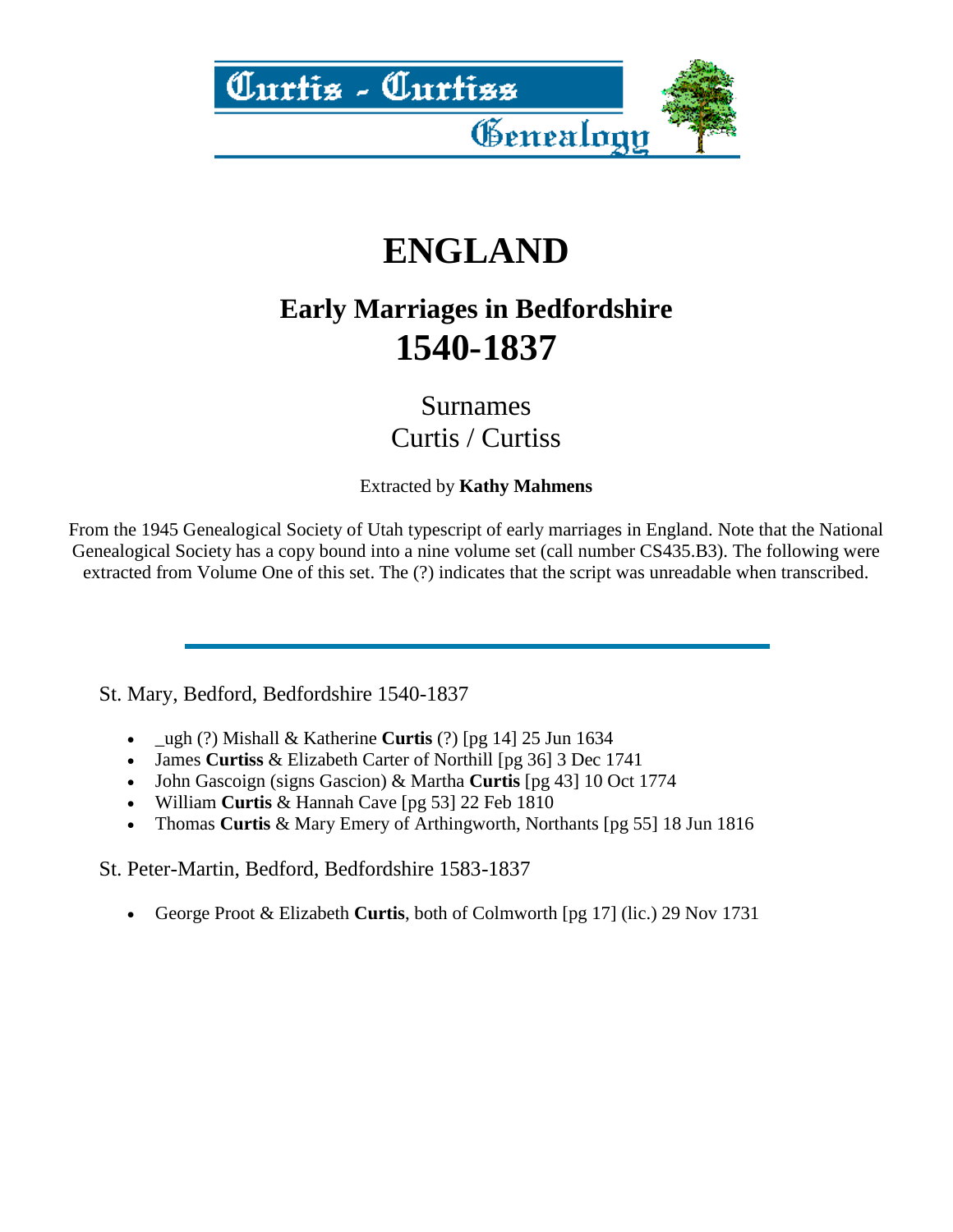

# **ENGLAND**

#### **1881 Census for Bedford**

Surnames **Curtis** 

Extracted by William E. Curtis from the LDS Microfiche # 6086201 to 6086207 and Microfilm # 1341386 to 1341391 Census Data © British Crown - 1982 Microfiche Edition © 1990, by Corp. of the President of the Church Of Jesus Christ Of Latter-Day Saints

#### **" A "**

|             | <b>NAME</b>       | AGE                               |      | ENUMERATED WITH                           | CENSUS PLACE    | <b>REFERENCE</b> |
|-------------|-------------------|-----------------------------------|------|-------------------------------------------|-----------------|------------------|
|             |                   |                                   |      |                                           |                 |                  |
|             |                   | CURTIS, Adelaid 1 CURTIS, William |      |                                           | Wootton         | $1620 - 55 - 26$ |
|             |                   |                                   |      | CURTIS, Adelaide Winifred 2 CURTIS, Henry | Stevington      | $1617 - 56 - 26$ |
|             | CURTIS, Ahada     | 18                                |      | SCORER, James West                        | Melchbourne     | $1614 - 57 - 2$  |
|             | CURTIS, Albert    | 9                                 |      | CURTIS, James                             | Wootton         | $1620 - 57 - 30$ |
|             | CURTIS, Alfred    | 11                                |      | CURTIS, Thomas                            | Wootton         | $1620 - 57 - 29$ |
|             | CURTIS, Ambrose   | 70                                | Self |                                           | Pertenhall      | $1613 - 33 - 13$ |
| CURTIS, Ann |                   | 78                                |      | CURTIS, William                           | Wootton         | $1620 - 56 - 27$ |
| CURTIS, Ann |                   | 63                                | Self |                                           | Bedford St Mary | $1618 - 31 - 7$  |
| CURTIS, Ann |                   | 49                                |      | CURTIS, Henry                             | Stevington      | $1617 - 56 - 26$ |
| CURTIS, Ann |                   | 45                                | Self |                                           | Wootton         | $1620 - 49 - 13$ |
|             | CURTIS, Annie     |                                   |      | 44 CURTIS, Arthur                         | Bedford St Mary | $1622 - 53 - 2$  |
|             | CURTIS, Annie L.  | 10                                |      | CURTIS, Arthur                            | Bedford St Mary | $1622 - 53 - 2$  |
|             |                   | CURTIS, Arthur 43 Self            |      |                                           | Bedford St Mary | 1622-53-2        |
|             | CURTIS, Arthur E. |                                   |      | 5 CURTIS, Frederick                       | Elstow          | $1624 - 13 - 20$ |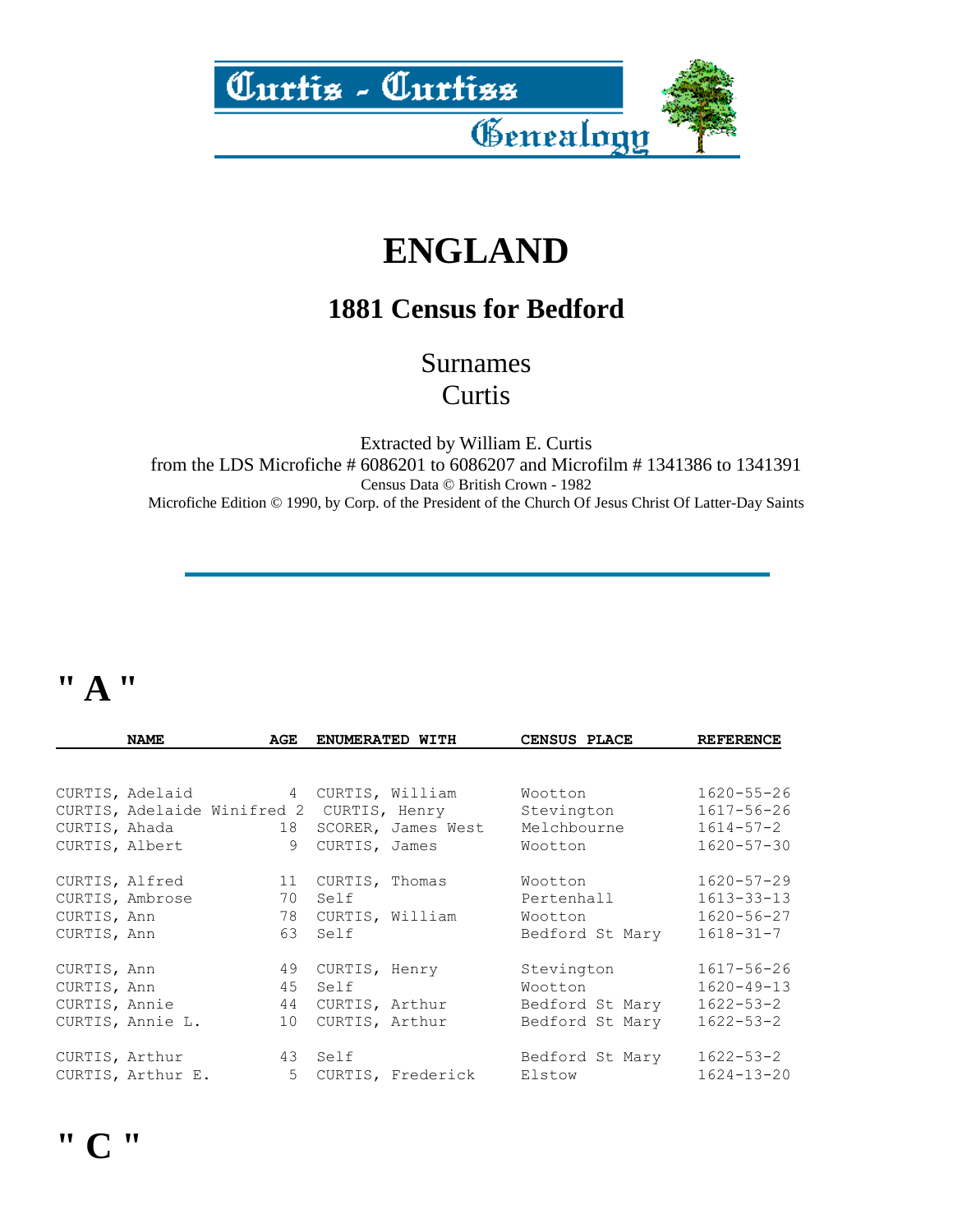|               | <b>NAME</b>        | AGE |                | ENUMERATED WITH   | CENSUS PLACE | <b>REFERENCE</b>    |
|---------------|--------------------|-----|----------------|-------------------|--------------|---------------------|
|               |                    |     |                |                   |              |                     |
|               | CURTIS, Catherine  | 71  | Self           |                   | Ampthill     | $1634 - 90 - 42$    |
|               | CURTIS, Charles    | 23  | Self           |                   | Stotfold     | $1632 - 67 - 23$    |
|               | CURTIS, Charles    | 8   | CURTIS, Peter  |                   | Wootton      | $1620 - 47 - 10(a)$ |
|               | CURTIS, Charles    | 7   |                | CURTIS, Elizabeth | Stevington   | $1617 - 45 - 3$     |
|               | CURTIS, Charles    | 5   | CURTIS, Levi   |                   | Kempston     | $1621 - 67 - 31$    |
|               | CURTIS, Charles P. | 60  | Self           |                   | Bletsoe      | $1615 - 37 - 3$     |
|               | CURTIS, Charlotte  | 46  | CURTIS, Thomas |                   | Bletsoe      | $1615 - 39 - 7$     |
| CURTIS, Clara |                    | 8   | CURTIS, Henry  |                   | Stevington   | $1617 - 56 - 26$    |
| CURTIS, Clara |                    | 5   | CURTIS, Thomas |                   | Kempston     | $1620 - 13 - 20$    |

#### **" D "**

|               | <b>NAME</b> | AGE | <b>ENUMERATED WITH</b> | <b>CENSUS PLACE</b> | <b>REFERENCE</b>    |
|---------------|-------------|-----|------------------------|---------------------|---------------------|
| CURTIS, David |             | 66  | Self                   | Wootton             | $1620 - 47 - 10(b)$ |
|               |             |     |                        |                     |                     |

### **" E "**

|               | <b>NAME</b>          | AGE            |                | ENUMERATED WITH | CENSUS PLACE                          | <b>REFERENCE</b>    |
|---------------|----------------------|----------------|----------------|-----------------|---------------------------------------|---------------------|
|               |                      |                |                |                 |                                       |                     |
| CURTIS, Eliza |                      | 63             |                | CURTIS, John    | Elstow                                | $1624 - 10 - 14$    |
| CURTIS, Eliza |                      | 13             |                | CURTIS, William | Oakley                                | $1621 - 44 - 6$     |
|               | CURTIS, Elizabeth    | 49             |                | CURTIS, William | Wootton                               | $1620 - 56 - 27$    |
|               | CURTIS, Elizabeth    | 34             |                |                 | CURTIS, William (Sr.) Renhold         | $1624 - 109 - 19$   |
|               | CURTIS, Elizabeth    | 26             | Self           |                 | Stevington                            | $1617 - 45 - 3$     |
|               | CURTIS, Elizabeth    | 15             |                | CURTIS, William | Wootton                               | $1620 - 56 - 27$    |
|               | CURTIS, Elizabeth    | 12             | CURTIS, Thomas |                 | Wootton                               | $1620 - 57 - 29$    |
|               | CURTIS, Elizabeth    | 9m             | CURTIS, Thomas |                 | Kempston                              | $1620 - 13 - 20$    |
|               | CURTIS, Elizabeth A. | 19             | CURTIS, Thomas |                 | Bletsoe                               | $1615 - 39 - 7$     |
| CURTIS, Ellen |                      | 14             | CURTIS, Thomas |                 | Kempston                              | $1620 - 13 - 20$    |
| CURTIS, Ellen |                      | 9              |                | CURTIS, William | Oakley                                | $1621 - 44 - 6$     |
|               | CURTIS, Ellen E.     | 17             |                |                 | BUTCHER, John Stephen Bedford St Mary | $1618 - 28 - 2$     |
|               | CURTIS, Ellen L.     | 24             | CURTIS, Samuel |                 | Bedford St Paul                       | $1619 - 59 - 10$    |
| CURTIS, Emily |                      | 12             | CURTIS, Levi   |                 | Kempston                              | $1621 - 67 - 31$    |
| CURTIS, Emma  |                      | 34             | CURTIS, Peter  |                 | Wootton                               | $1620 - 47 - 10(a)$ |
| CURTIS, Emma  |                      | 3              | CURTIS, Thomas |                 | Kempston                              | $1620 - 13 - 20$    |
|               | CURTIS, Ernest J.    | $1 \quad$      |                | CURTIS, William | Renhold                               | $1624 - 105 - 11$   |
|               | CURTIS, Eustace H.   | $\overline{2}$ | CURTIS, Arthur |                 | Bedford St Mary                       | $1622 - 53 - 2$     |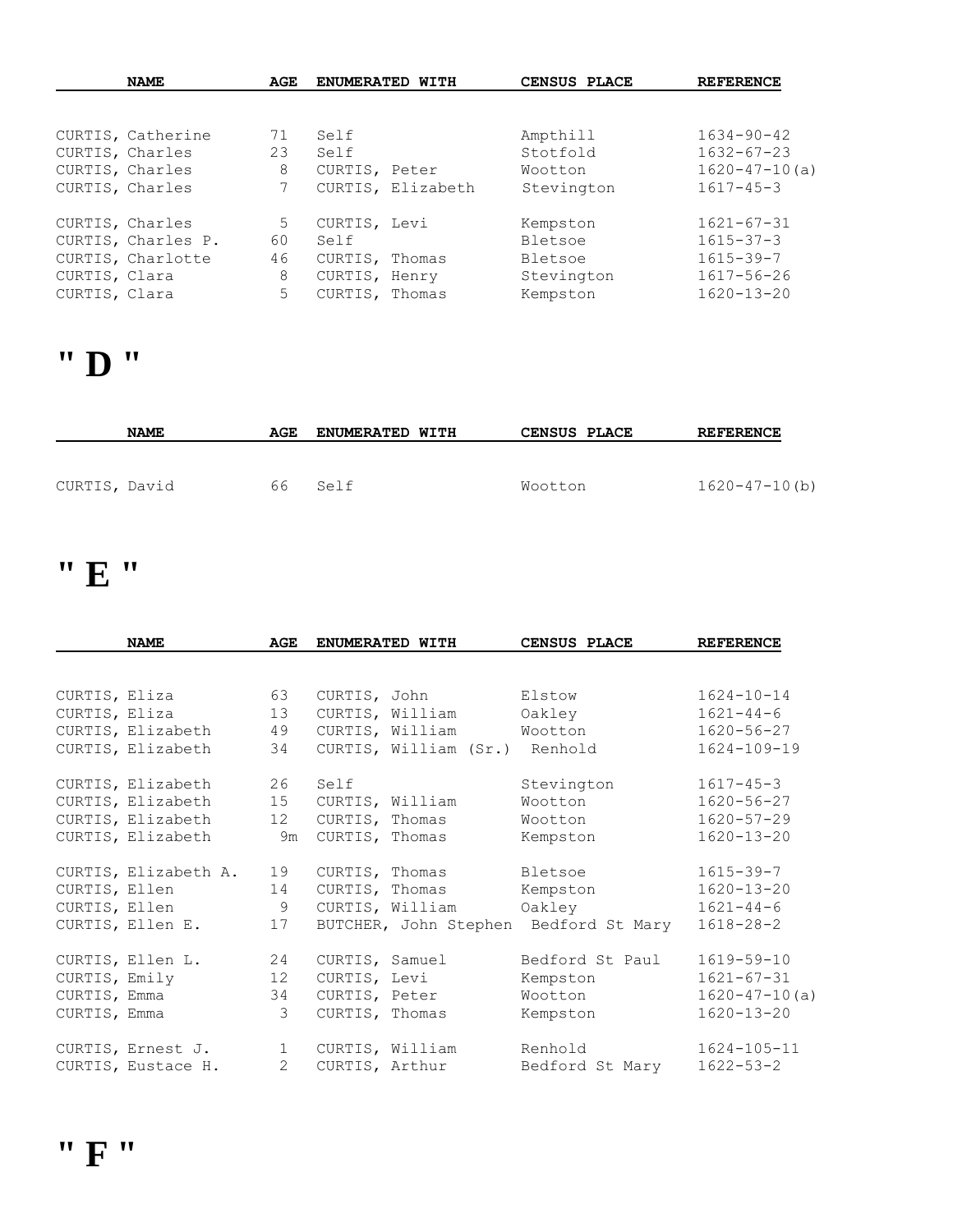|               | <b>NAME</b><br>AGE |    | ENUMERATED WITH   | CENSUS PLACE     | <b>REFERENCE</b>  |
|---------------|--------------------|----|-------------------|------------------|-------------------|
|               |                    |    |                   |                  |                   |
| CURTIS, Fanny |                    | 13 | ATTWOOD, Louisa   | Bletsoe          | $1615 - 36 - 2$   |
| CURTIS, Fred  |                    | 6  | CURTIS, Samuel    | Renhold          | $1624 - 105 - 12$ |
|               | CURTIS, Frederick  | 27 | Self              | Elstow           | $1624 - 13 - 20$  |
|               | CURTIS, Frederick  | 17 | CURTIS, Mary      | Bedford St. Paul | $1622 - 122 - 25$ |
|               | CURTIS, Frederick  | 3  | CURTIS, Frederick | Elstow           | $1624 - 13 - 20$  |
|               | CURTIS, Frederick  | 3  | CURTIS, Thomas    | Bletsoe          | $1615 - 41 - 11$  |
|               | CURTIS, Fredrick   | 17 | CURTIS, Ann       | Wootton          | $1620 - 49 - 13$  |
|               | CURTIS, Fredrick   | 3  | CURTIS, Levi      | Kempston         | $1621 - 67 - 31$  |

# **" G "**

|                | <b>NAME</b>      | AGE | ENUMERATED WITH | CENSUS PLACE | <b>REFERENCE</b>    |
|----------------|------------------|-----|-----------------|--------------|---------------------|
|                |                  |     |                 |              |                     |
|                |                  |     |                 |              |                     |
| CURTIS, George |                  | 49  | Self            | Sandy        | $1626 - 55 - 40$    |
| CURTIS, George |                  | 15  | CURTIS, Henry   | Stevington   | $1617 - 56 - 26$    |
| CURTIS, George |                  |     | CURTIS, Peter   | Wootton      | $1620 - 47 - 10(a)$ |
|                | CURTIS, Gertrude | 12  | BURLEY, Joel    | Stagsden     | $1617 - 28 - 1$     |

### **" H "**

|                | <b>NAME</b>          | AGE |                | ENUMERATED WITH    | CENSUS PLACE     | <b>REFERENCE</b>  |
|----------------|----------------------|-----|----------------|--------------------|------------------|-------------------|
|                |                      |     |                |                    |                  |                   |
| CURTIS, Hannah |                      | 53  | CURTIS, John   |                    | Stevington       | $1617 - 45 - 4$   |
| CURTIS, Hannah |                      | 49  | CURTIS, James  |                    | Bedford St Mary  | $1622 - 10 - 14$  |
| CURTIS, Hannah |                      | 31  |                | CURTIS, William    | Renhold          | $1624 - 105 - 11$ |
| CURTIS, Hannah |                      | 27  |                | CURTIS, Frederick  | Elstow           | $1624 - 13 - 20$  |
| CURTIS, Hannah |                      | 26  |                | CURTIS, Charles P. | Bletsoe          | $1615 - 37 - 3$   |
|                | CURTIS, Harriett     | 10  | CURTIS, Levi   |                    | Kempston         | $1621 - 67 - 31$  |
| CURTIS, Harry  |                      | 12  | CURTIS, Henry  |                    | Stevington       | 1617-56-26        |
| CURTIS, Henry  |                      | 50  | Self           |                    | Stevington       | $1617 - 56 - 26$  |
|                | CURTIS, Herbert      | 9   | CURTIS, Thomas |                    | Bletsoe          | $1615 - 39 - 7$   |
|                | CURTIS, Herbert John | 6   |                | CURTIS, Mary Ann   | Bedford St Peter | $1618 - 90 - 25$  |

### **" J "**

| <b>NAME</b>   | AGE | <b>ENUMERATED WITH</b> | CENSUS PLACE    | <b>REFERENCE</b>    |
|---------------|-----|------------------------|-----------------|---------------------|
|               |     |                        |                 |                     |
|               |     |                        |                 |                     |
| CURTIS, James | 50  | Self                   | Bedford St Mary | $1622 - 10 - 14$    |
| CURTIS, James | 44  | Self                   | Wootton         | $1620 - 57 - 30$    |
| CURTIS, James | 12  | CURTIS, William        | Wootton         | $1620 - 56 - 27$    |
| CURTIS, Jane  |     | CURTIS, Peter          | Wootton         | $1620 - 47 - 10(a)$ |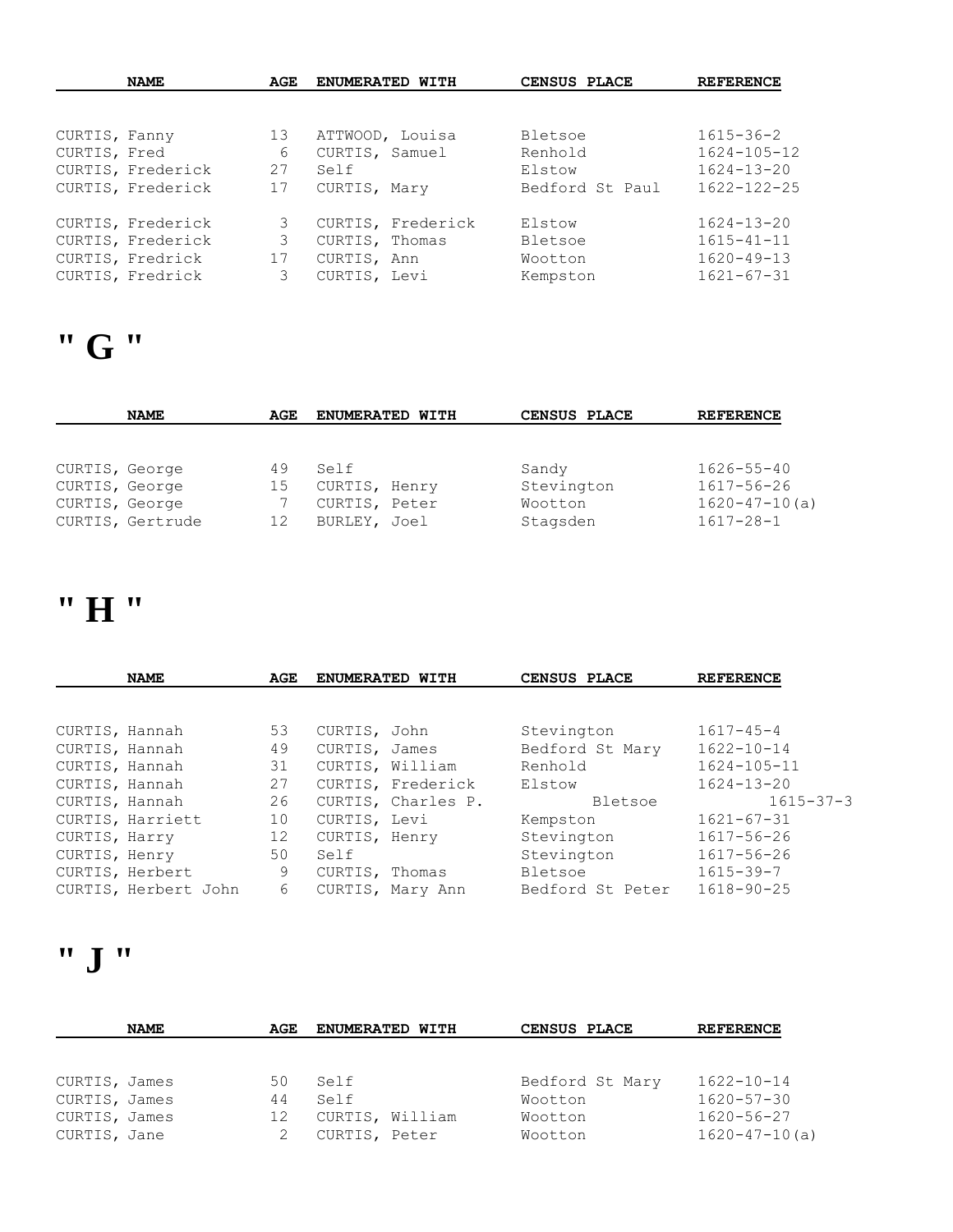| CURTIS, Jane  |                   | 10m | CURTIS, Thomas |                  | Bletsoe          | $1615 - 41 - 11$ |
|---------------|-------------------|-----|----------------|------------------|------------------|------------------|
| CURTIS, Jess  |                   | 22  | CURTIS, John   |                  | Stevington       | $1617 - 45 - 4$  |
| CURTIS, John  |                   | 70  | WALKER, Susan  |                  | Kempston         | $1621 - 81 - 22$ |
| CURTIS, John  |                   | 63  | Self           |                  | Riseley          | $1614 - 20 - 33$ |
| CURTIS, John  |                   | 59  | Self           |                  | Bedford St Paul  | $1623 - 63 - 21$ |
| CURTIS, John  |                   | 58  | Self           |                  | Elstow           | $1624 - 10 - 14$ |
| CURTIS, John  |                   | 56  | Self           |                  | Stevington       | $1617 - 45 - 4$  |
| CURTIS, John  |                   | 36  |                | CURTIS, Mary Ann | Bedford St Peter | $1618 - 90 - 25$ |
| CURTIS, John  |                   | 10  | CURTIS, John   |                  | Stevington       | $1617 - 45 - 4$  |
|               | CURTIS, Joseph C. | 16  | CURTIS, Mercy  |                  | Wootton          | $1620 - 34 - 12$ |
| CURTIS, Julia |                   | 65  | FURZE, Jane D. |                  | Steppingley      | $1635 - 95 - 12$ |
| CURTIS, Julia |                   | 39  | CURTIS, Levi   |                  | Kempston         | $1621 - 67 - 31$ |

#### **" K "**

| <b>NAME</b>                           | AGE | <b>ENUMERATED WITH</b> | <b>CENSUS PLACE</b> | <b>REFERENCE</b> |
|---------------------------------------|-----|------------------------|---------------------|------------------|
| CURTIS, Kate Elizth. 10 CURTIS, James |     |                        | Bedford St Mary     | 1622-10-14       |

### **" L "**

|                | <b>NAME</b>       | AGE | ENUMERATED WITH |                        | CENSUS PLACE | <b>REFERENCE</b>    |
|----------------|-------------------|-----|-----------------|------------------------|--------------|---------------------|
|                |                   |     |                 |                        |              |                     |
| CURTIS, Leah   |                   | 40  | CURTIS, William |                        | Oakley       | $1621 - 44 - 6$     |
| CURTIS, Levi   |                   | 44  | Self            |                        | Kempston     | $1621 - 67 - 31$    |
|                | CURTIS, Lilian E. | 8   |                 | CURTIS, William        | Wootton      | $1620 - 55 - 26$    |
| CURTIS, Lilly  |                   | 5   | CURTIS, Peter   |                        | Wootton      | $1620 - 47 - 10(a)$ |
| CURTIS, Louisa |                   | 27  |                 | CURTIS, William        | Wootton      | $1620 - 55 - 26$    |
| CURTIS, Lydia  |                   | 31  |                 | WRIGHT, Elizabeth M.M. | Biggleswade  | $1630 - 56 - 4$     |

# **" M "**

|                | <b>NAME</b>       |    | ENUMERATED WITH   | CENSUS PLACE    | <b>REFERENCE</b>  |
|----------------|-------------------|----|-------------------|-----------------|-------------------|
|                |                   |    |                   |                 |                   |
|                | CURTIS, Margaret  | 33 | CURTIS, Thomas    | Kempston        | $1620 - 13 - 20$  |
|                | CURTIS, Margaret  | 6  | CURTIS, William   | Wootton         | $1620 - 55 - 26$  |
| CURTIS, Maria  |                   | 56 | MACKLIN, Henry H. | Bedford St Paul | $1622 - 101 - 21$ |
| CURTIS, Martha |                   | 33 | CURTIS, Thomas    | Wootton         | $1620 - 57 - 29$  |
| CURTIS, Martha |                   | 10 | CURTIS, Henry     | Stevington      | 1617-56-26        |
|                | CURTIS, Martha A. | 28 | CURTIS, Charles   | Stotfold        | $1632 - 67 - 23$  |
| CURTIS, Mary   |                   | 45 | Self              | Bedford St Paul | $1622 - 122 - 25$ |
| CURTIS, Mary   |                   | 19 | CURTIS, Henry     | Stevington      | $1617 - 56 - 26$  |
| CURTIS, Mary   |                   | 14 | CURTIS, Thomas    | Bletsoe         | $1615 - 39 - 7$   |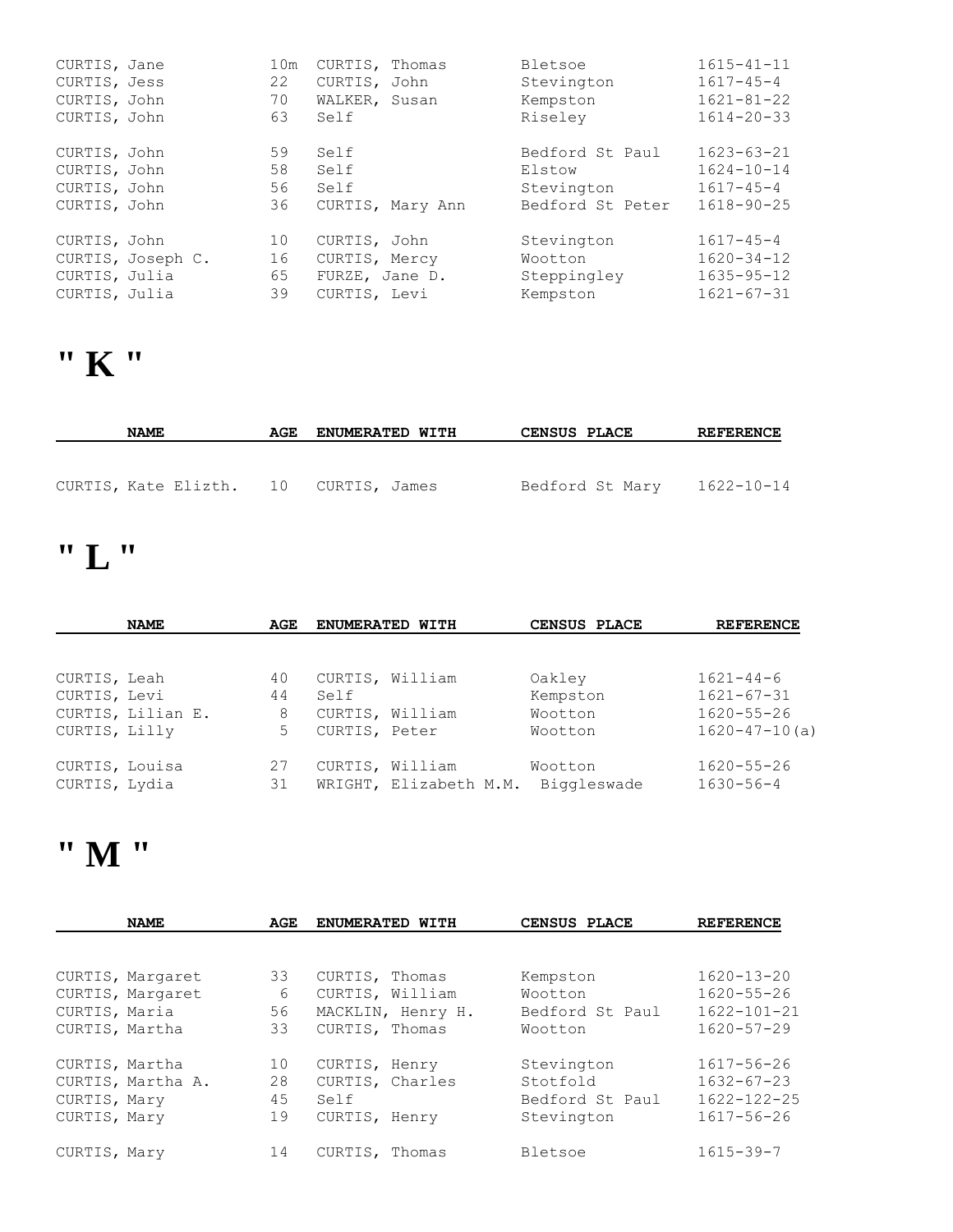| CURTIS, Mary A.<br>CURTIS, Mary An<br>CURTIS, Mary Ann | 26<br>19<br>36 - | CURTIS, David<br>CURTIS, John<br>Self | Wootton<br>Riseley<br>Bedford St Peter | $1620 - 47 - 10(b)$<br>$1614 - 20 - 33$<br>$1618 - 90 - 25$ |
|--------------------------------------------------------|------------------|---------------------------------------|----------------------------------------|-------------------------------------------------------------|
| CURTIS, Maude Ruth                                     |                  | 8m CURTIS, Henry                      | Stevington                             | 1617-56-26                                                  |
| CURTIS, Mercaner                                       | 59               | CURTIS, John                          | Riseley                                | $1614 - 20 - 33$                                            |
| CURTIS, Mercy                                          | 46               | Self                                  | Wootton                                | $1620 - 34 - 12$                                            |
| CURTIS, Miriam                                         | 8                | CURTIS, John                          | Stevington                             | $1617 - 45 - 4$                                             |

# **" N "**

| <b>NAME</b>       | AGE | <b>ENUMERATED WITH</b> | <b>CENSUS PLACE</b> | <b>REFERENCE</b> |
|-------------------|-----|------------------------|---------------------|------------------|
|                   |     |                        |                     |                  |
| CURTIS, Nellie M. |     | 8 CURTIS, William      | Elstow              | $1624 - 11 - 15$ |

### **" P "**

|                                | <b>NAME</b> | AGE | <b>ENUMERATED WITH</b> | <b>CENSUS PLACE</b> | <b>REFERENCE</b>                        |
|--------------------------------|-------------|-----|------------------------|---------------------|-----------------------------------------|
|                                |             |     |                        |                     |                                         |
| CURTIS, Peter<br>CURTIS, Pully |             | 33  | Self<br>CURTIS, Thomas | Wootton<br>Wootton  | $1620 - 47 - 10(a)$<br>$1620 - 57 - 29$ |

# **" Q "**

| <b>NAME</b>        | AGE | <b>ENUMERATED WITH</b> | <b>CENSUS PLACE</b> | <b>REFERENCE</b> |
|--------------------|-----|------------------------|---------------------|------------------|
|                    |     |                        |                     |                  |
| CURTIS, Quintin S. | 14  | CURTIS, John           | Stevington          | $1617 - 45 - 4$  |

### **" R "**

|                 | <b>NAME</b> | AGE | <b>ENUMERATED WITH</b> | CENSUS PLACE |                 | <b>REFERENCE</b> |
|-----------------|-------------|-----|------------------------|--------------|-----------------|------------------|
|                 |             |     |                        |              |                 |                  |
|                 |             |     |                        |              |                 |                  |
| CURTIS, Rebecca |             | 44  | CURTIS, Samuel         |              | Bedford St Paul | $1619 - 62 - 15$ |
| CURTIS, Rhoda   |             |     | CURTIS, William        | Wootton      |                 | $1620 - 55 - 26$ |
| CURTIS, Robert  |             | 11  | CURTIS, Thomas         | Bletsoe      |                 | $1615 - 39 - 7$  |
| CURTIS, Rosa D. |             | 14  | CURTIS, Arthur         |              | Bedford St Mary | $1622 - 53 - 2$  |
| CURTIS, Ruth A. |             | 19  | CURTIS, William        | Elstow       |                 | $1624 - 11 - 15$ |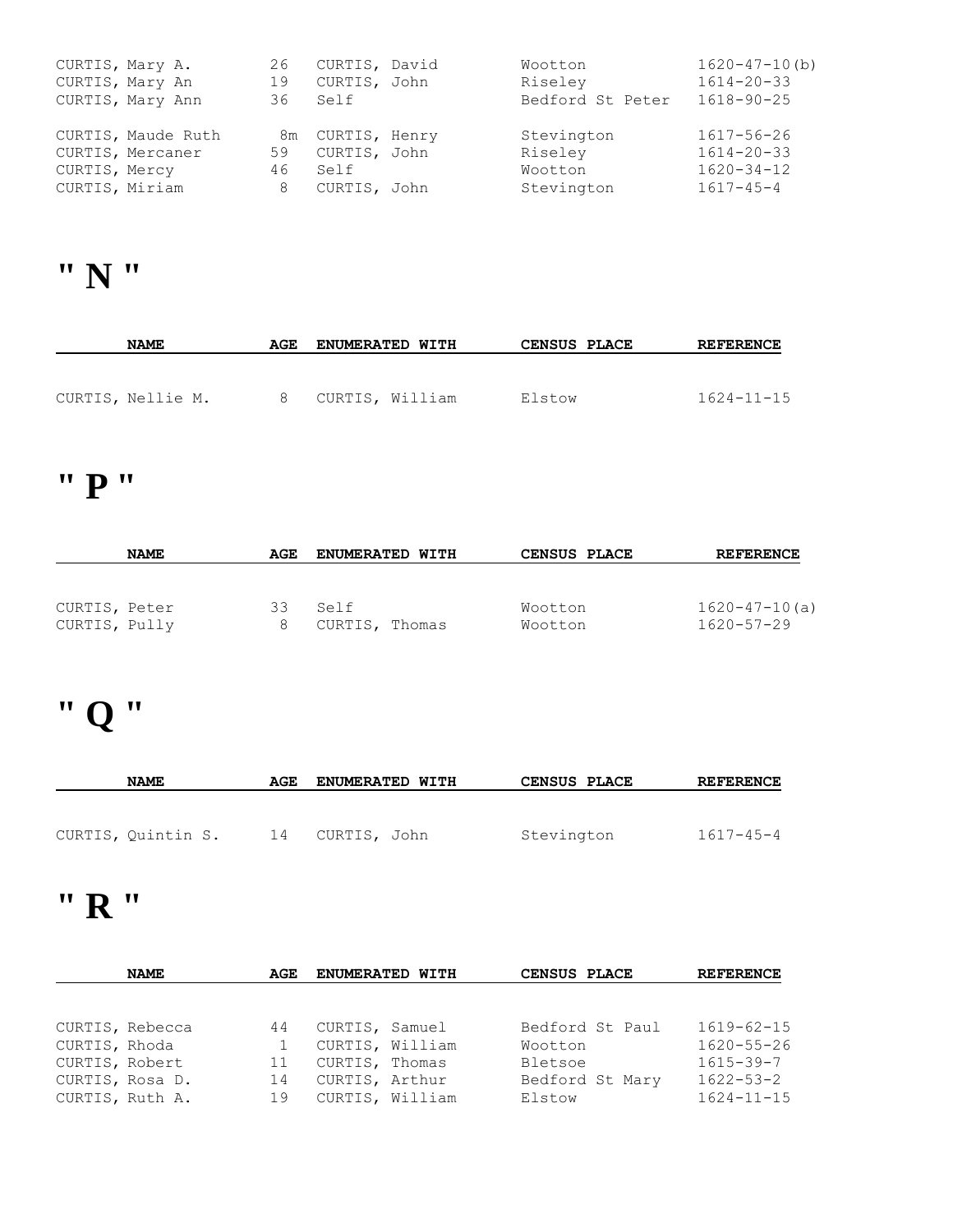|                | <b>NAME</b>                 | AGE            | ENUMERATED WITH        | CENSUS PLACE                          | <b>REFERENCE</b>  |
|----------------|-----------------------------|----------------|------------------------|---------------------------------------|-------------------|
|                |                             |                |                        |                                       |                   |
|                | CURTIS, Samuel              | 51             | Self                   | Bedford St Paul                       | 1619-59-10        |
|                | CURTIS, Samuel              | 50             | Self                   | Bedford St Paul                       | $1619 - 62 - 15$  |
|                | CURTIS, Samuel              | 30             | Self                   | Renhold                               | $1624 - 105 - 12$ |
|                | CURTIS, Samuel              | 17             | CURTIS, John           | Stevington                            | $1617 - 45 - 4$   |
|                | CURTIS, Samuel              | 11             | CURTIS, Thomas         | Kempston                              | $1620 - 13 - 20$  |
| CURTIS, Samuel |                             | $\overline{7}$ | CURTIS, William        | Wootton                               | 1620-56-27        |
| CURTIS, Sarah  |                             | 57             | CURTIS, George         | Sandy                                 | $1626 - 55 - 40$  |
| CURTIS, Sarah  |                             | 56             | CURTIS, John           | Bedford St Paul                       | $1623 - 63 - 21$  |
| CURTIS, Sarah  |                             | 46             |                        | CURTIS, Samuel Bedford St Paul        | 1619-59-10        |
|                | CURTIS, Sarah               | 20             |                        | KETTLEWELL, Josephine Bedford St Paul | $1623 - 130 - 15$ |
|                | CURTIS, Sarah E.            | 42             | CURTIS, William Elstow |                                       | $1624 - 11 - 15$  |
|                | CURTIS, Sarah E.            | 26             | CURTIS, Samuel         | Bedford St Paul                       | 1619-59-10        |
|                | CURTIS, Sarah E.            | 10             | CURTIS, William        | Renhold                               | $1624 - 105 - 11$ |
|                | CURTIS, Sophia              | 41             | CURTIS, James          | Wootton                               | $1620 - 57 - 30$  |
|                | $\sim$ 2<br>CURTIS, Stephen |                |                        | CURTIS, Samuel Renhold                | $1624 - 105 - 12$ |
|                | CURTIS, Susan               | $\overline{4}$ | CURTIS, Samuel Renhold |                                       | $1624 - 105 - 12$ |
|                |                             |                |                        |                                       |                   |

# **" T "**

| <b>NAME</b>     | AGE | <b>ENUMERATED WITH</b> | CENSUS PLACE | <b>REFERENCE</b> |
|-----------------|-----|------------------------|--------------|------------------|
|                 |     |                        |              |                  |
| CURTEYS, T      |     |                        |              |                  |
| $"$ $\prod$ $"$ |     |                        |              |                  |
| <b>NAME</b>     | AGE | ENUMERATED WITH        | CENSUS PLACE | <b>REFERENCE</b> |

| CURTIS, Ursula | 36 | CURTIS, Samuel | Renhold | $1624 - 105 - 12$ |
|----------------|----|----------------|---------|-------------------|

#### **" W "**

|                | <b>NAME</b>     | AGE | <b>ENUMERATED WITH</b> | <b>CENSUS PLACE</b> | <b>REFERENCE</b> |
|----------------|-----------------|-----|------------------------|---------------------|------------------|
|                |                 |     |                        |                     |                  |
|                |                 |     |                        |                     |                  |
| CURTIS, Walter |                 | 14  | CURTIS, James          | Wootton             | $1620 - 57 - 30$ |
|                | CURTIS, William | 78  | Self                   | Wootton             | 1620-56-27       |
|                |                 |     |                        |                     |                  |